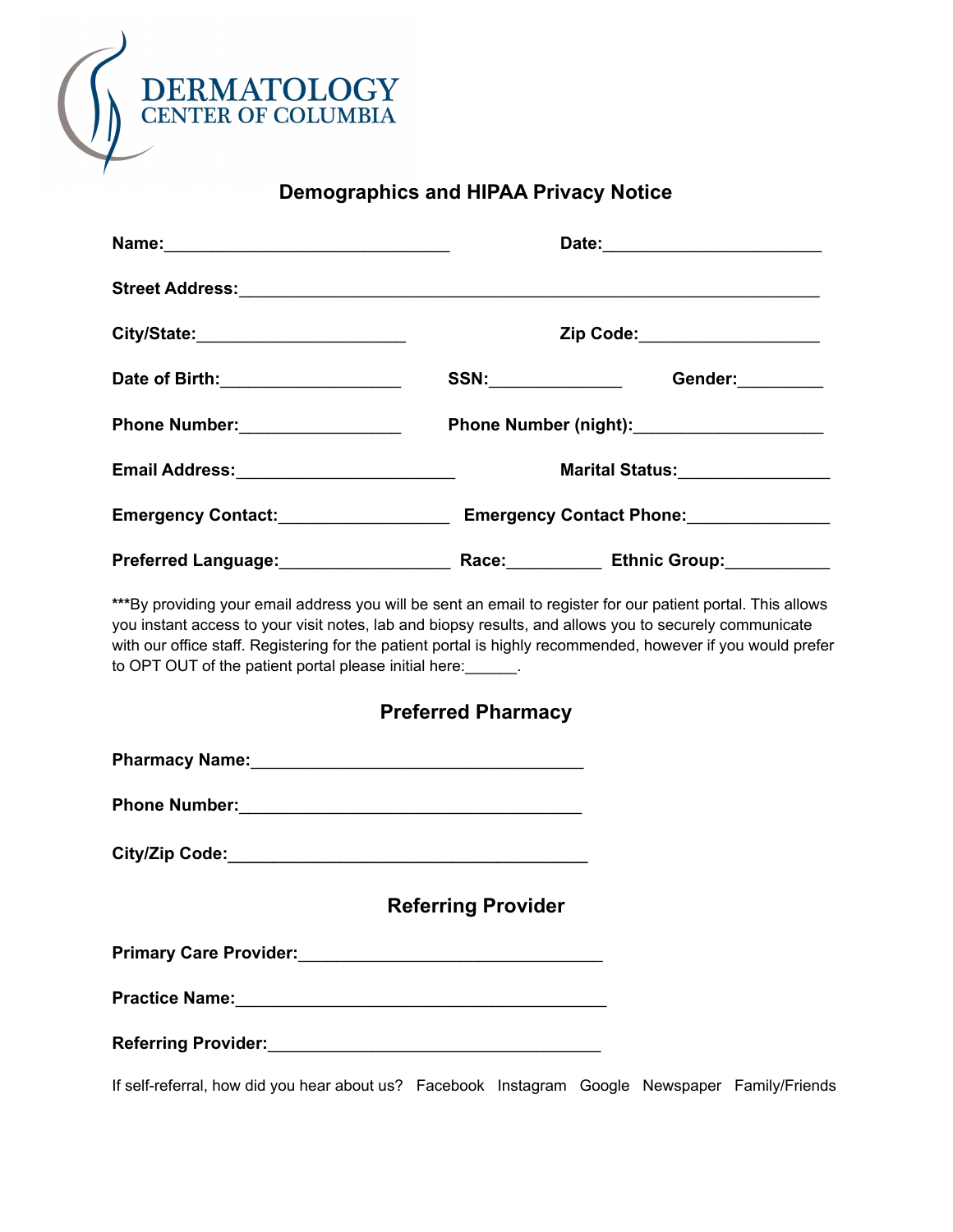

# **HIPAA Privacy Notice**

I, \_\_\_\_\_\_\_\_\_\_\_\_\_\_\_\_\_\_\_(patient name) acknowledge that I have reviewed and understand the HIPAA privacy policies of Dermatology Center of Columbia, LLC and have been given the opportunity to receive a copy of these policies.

**Patient Name:(print)**\_\_\_\_\_\_\_\_\_\_\_\_\_\_\_\_\_\_\_\_\_\_\_\_\_\_\_\_\_\_\_

| <b>Patient Signature:</b> |  |
|---------------------------|--|
|                           |  |

**If under the age of 18 Parent or guardian name (print):**\_\_\_\_\_\_\_\_\_\_\_\_\_\_\_\_\_\_\_\_\_

**Parent or Guardian signature:**\_\_\_\_\_\_\_\_\_\_\_\_\_\_\_\_\_\_\_\_\_\_\_

Do we have your permission to leave a detailed message regarding test results, appointment information, or billing/account information at the number you have provided? Yes No

Is there anyone (spouse, parent, guardian, family member, ect.) with whom you authorize us to share any medical information in the event you are not available to take our call? Yes No

If yes, please provide us with the following information for this person:

| Name: |  |  |  |
|-------|--|--|--|
|       |  |  |  |

**Phone Number:**\_\_\_\_\_\_\_\_\_\_\_\_\_\_\_\_\_\_\_\_\_

**Relationship:**\_\_\_\_\_\_\_\_\_\_\_\_\_\_\_\_\_\_\_\_\_\_\_

**Date:**\_\_\_\_\_\_\_\_\_\_\_\_\_\_\_\_\_\_\_\_\_\_\_\_\_\_\_\_\_\_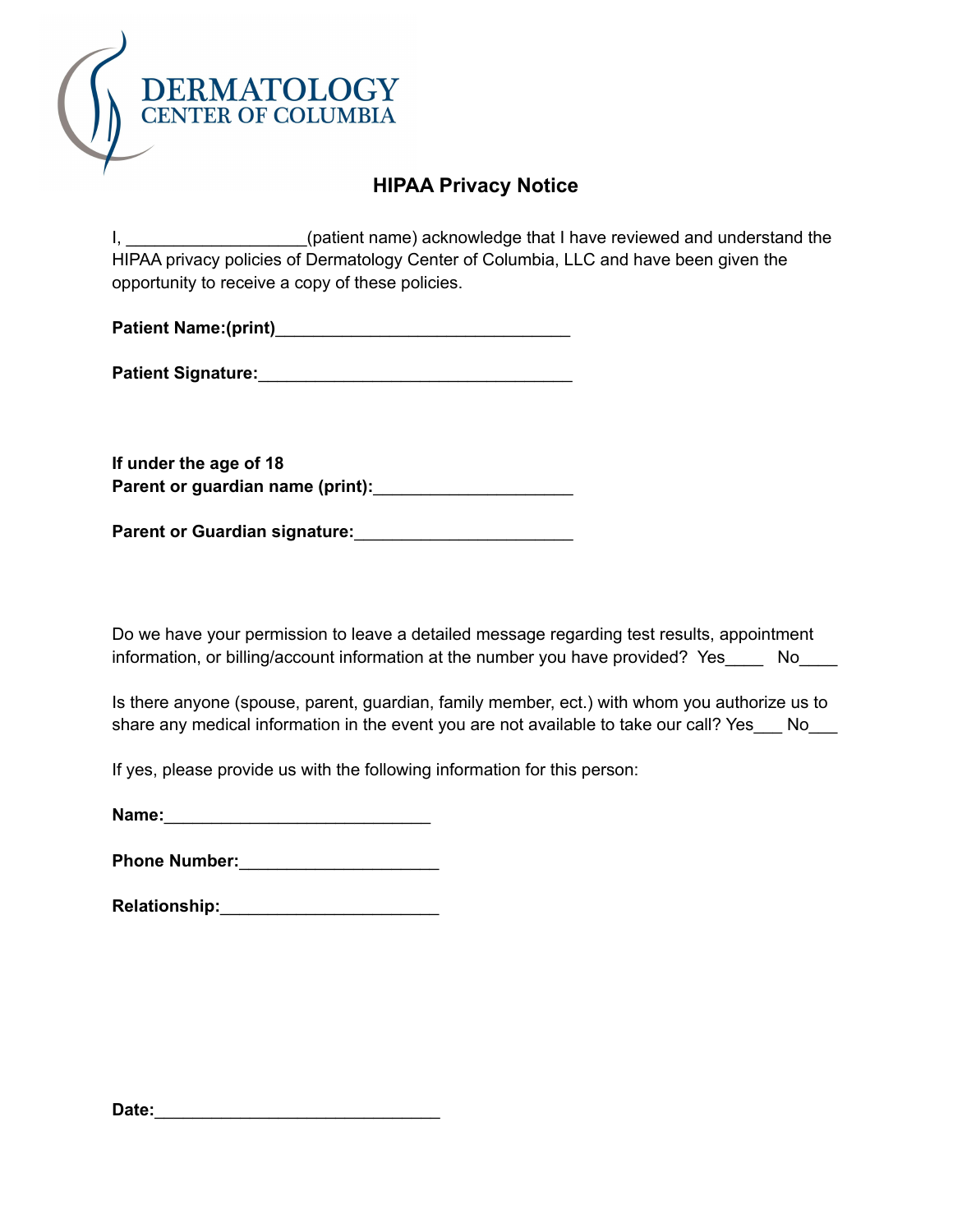

# **Patient Financial Policy Acknowledgement**

Dermatology Center of Columbia, LLC is committed to providing you with the best possible medical care. The following information regarding our financial policy is provided to avoid any misunderstandings or disagreements concerning payment for our professional services.

Our providers participate with a variety of insurance plans. It is your responsibility to:

- 1. Bring your current insurance card(s) to every visit.
	- If you do not bring your insurance card(s), you will need to pay the entirety of your visit-related charges at time of service. You may then file with your insurance company to receive reimbursement.
- 2. Be prepared to pay your copay, co-insurance, or any portion of the charges as specified by your plan at the time of registration. During your visit we will calculate the amount you owe based on your deductible and your insurance contracted rate; this amount is to be paid in full at the end of the visit. Any discrepancies in our calculation will be billed to you or refunded in a timely manner.
- 3. Should there be a lapse in your insurance coverage at time of service, you will be responsible for all visit-related charges.
- 4. Account balances. Payment for any balances for charges to self-pay patients are due in full at the time of service. Patients who have questions about their bills or who would like to discuss a payment plan option may call and ask to speak to a business office representative with whom they can review their account and concerns. Outstanding balances must be paid in full prior before any additional medical services will be rendered. For medical care not covered by your insurance (e.g. cosmetic services), payment in full is due at time of service.
- 5. We accept cash, most major credit cards, and personal checks as payment for our services. Writing a cold check is against the law. If a check is unable to be deposited, any bank fees associated with the cold check and a \$25 dollar fee will be charged to the patient. Payment for services rendered and any bank fees will be due within 10 days of verbal and/or written notification. If payment is not remitted, the balance will be turned over to a collection agency and local law enforcement will be notified.
- 6. If Pathology is necessary during your visit. Pathology has their own billing services and you will receive a separate bill in the mail from the Pathology Lab. You will need to call the number provided on that statement for any questions.
- 7. **Late Arrival.** We understand that delays can happen, however, we must try to keep the other patients and doctors on time. If a patient is 15 minutes past their scheduled time, we will have to reschedule the appointment. Patients may elect to wait to be "worked into" an opening in the schedule that morning or afternoon, however, we can make no guarantees that an opening will arise.
- **8. No Show.** We understand that you may need to reschedule or cancel your appointment, however, we must receive a phone call 24 hours prior to your scheduled appointment to reschedule or cancel these appointments. Failure to contact our office 24 hours prior will result in a No Show fee;

#### **New / Established Patient appointments \$30, Cosmetic Appointments \$50 and Surgery Appointments \$200**

#### **With Regards to Referrals**

- 1. It is your responsibility to ensure that any referrals for treatment as required by your insurance company ,receive "prior authorization" before your clinic visit is scheduled.
	- Visits not having prior authorization will be rescheduled or you will be financially responsible for the visits and associated services provided.
- 2. If the patient is a minor (18 years or younger). The parent or guardian must sign below.
	- The parent, guardian, or unaccompanied minor is responsible for any payment due at the time of services, the necessary referrals, and providing a current insurance card.
- 3. If you have questions about your insurance, we are happy to assist you.
	- Specific coverage issues, however, should be directed to your insurance company.

Dermatology Center of Columbia, LLC firmly believes that a good provider/patient relationship is based on understanding good communication.

 $\mathcal{L}_\text{max}$  , and the contribution of the contribution of the contribution of the contribution of the contribution of the contribution of the contribution of the contribution of the contribution of the contribution of t

Please sign below acknowledging that you have read and agree with this financial policy.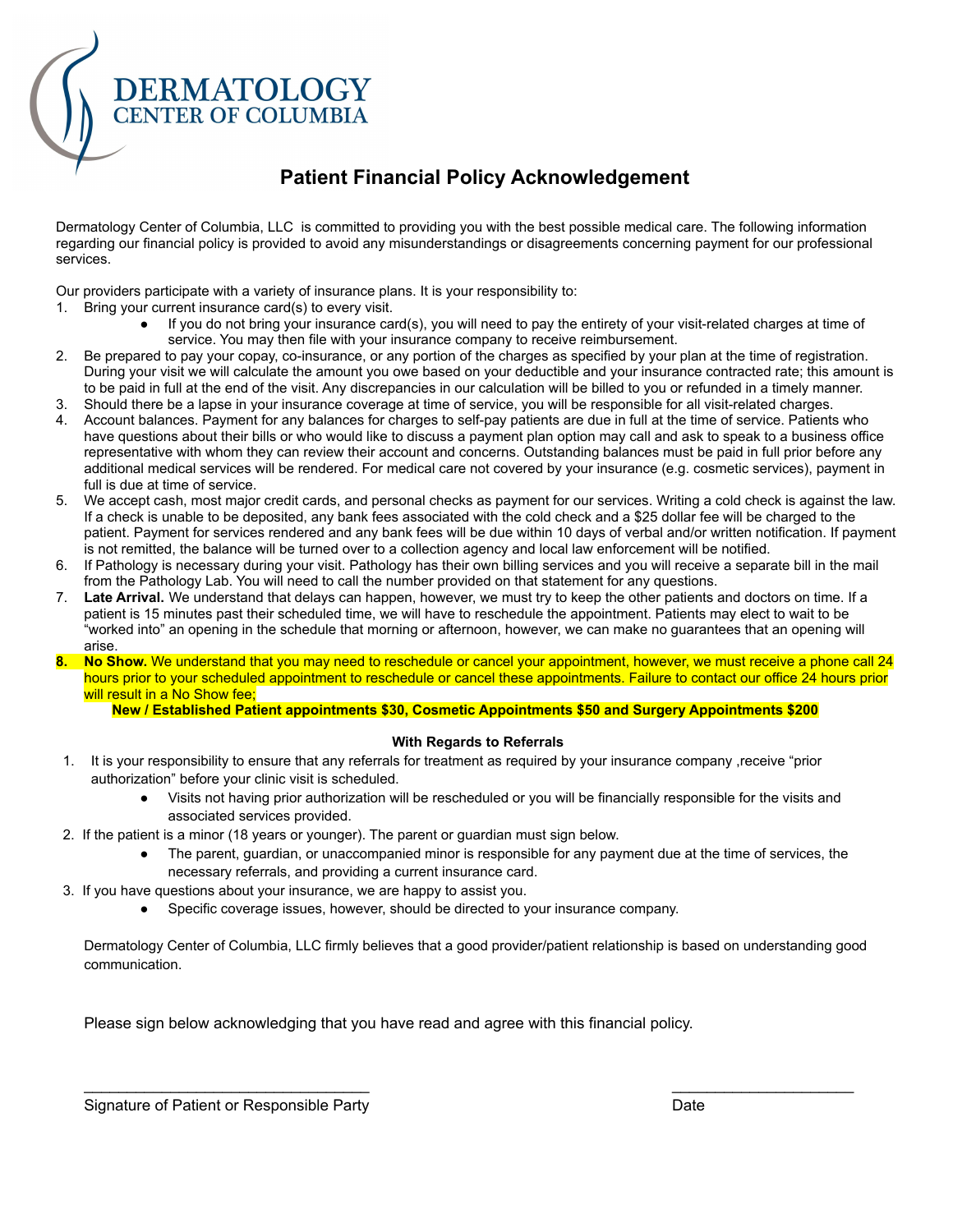

**Past Medical Conditions:**

Name:\_\_\_\_\_\_\_\_\_\_\_\_\_\_\_\_\_\_\_\_

| None                                    | Hypertension                          |
|-----------------------------------------|---------------------------------------|
| <b>Anxiety Disorder</b>                 | <b>Hearing Loss</b>                   |
| <b>Arthritis</b>                        | Human Immunodeficiency Virus          |
| Asthma                                  | Infection                             |
| <b>Atrial Fibrillation</b>              | Hypercholesterolemia                  |
| Benign Prostatic Hyperplasia            | Hyperthyroidism                       |
| Cerebrovascular accident                | Hypothyroidism                        |
| <b>Chronic Obstructive Lung Disease</b> | Inflammatory Disease of Liver         |
| <b>Coronary Arteriosclerosis</b>        | Leukemia                              |
| Depressive Disorder                     | Malignant Lymphoma                    |
| <b>Diabetes Mellitus</b>                | <b>Malignant Tumor of Breast</b>      |
| Disease caused by 2019-nCoV             | <b>Malignant Tumor of Colon</b>       |
| <b>Elevated Blood Pressure</b>          | Malignant Tumor of Lung               |
| <b>End-stage Renal Disease</b>          | <b>Malignant Tumor of Prostate</b>    |
| Epilepsy                                | <b>Radiation Therapy Treatment</b>    |
| Gastroesophageal Reflux Disease         | Management                            |
| HIV / AIDS                              | <b>Transplantation of Bone Marrow</b> |
| <b>PCOS</b>                             | <b>Shingles</b>                       |
|                                         | <b>Stroke</b>                         |
| <b>Other Past Medical Conditions:</b>   |                                       |

## **Past Surgeries:**

| None                                        | <b>History of Cholecystectomy</b>         |
|---------------------------------------------|-------------------------------------------|
| Abdominoperineal Resection                  | <b>History of Colectomy</b>               |
| <b>Bilateral Replacement of Knee Joints</b> | <b>History of Liver Excision</b>          |
| <b>Biopsy of Breast</b>                     | History of Hysterectomy                   |
| <b>Biopsy of Prostate</b>                   | Lumpectomy of Breast                      |
| <b>Coronary Artery Bypass Graft</b>         | Mastectomy of Breast                      |
| <b>Entire Transplanted Kidney</b>           | <b>Mechanical Heart Valve Replacement</b> |
| <b>Excision of Basal Cell Carcinoma</b>     | Prostatectomy                             |
| <b>Excision of Melanoma</b>                 | Surgical Biopsy of the Skin               |
| Excision of Squamous Cell Carcinoma         | <b>Total Knee Replacement</b>             |
| Colostomy                                   | <b>Total Hip Replacement</b>              |
| Tubal Ligation                              | <b>Transplantation of Heart</b>           |
| <b>History of Appendectomy</b>              | <b>Transplantation of Liver</b>           |
| <b>History of Bilateral Mastectomy</b>      | Other:                                    |
|                                             |                                           |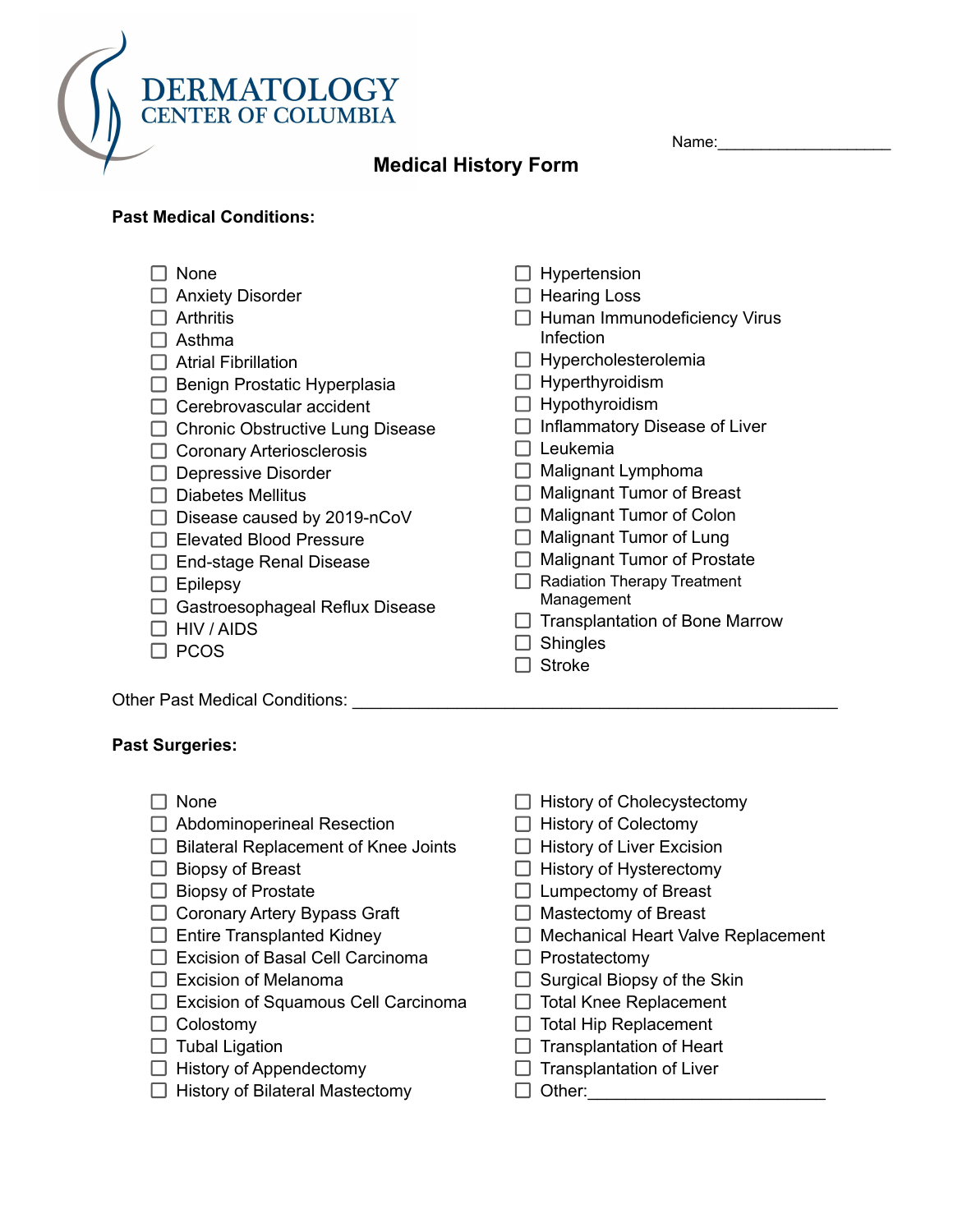

# **Skin Conditions**

Have you had any of the following skin conditions:

| None                                        | $\Box$ Hay Fever           |
|---------------------------------------------|----------------------------|
| Acne                                        | $\Box$ Herpes Labialis     |
| $\Box$ Actinic Keratosis                    | $\Box$ Herpes Zoster       |
| $\Box$ Asteatosis Cutis                     | $\Box$ Malignant Melanoma  |
| $\Box$ Basal Cell Carcinoma of Skin         | $\Box$ Pruritus of Scalp   |
| $\Box$ Contact Dermatitis due to Poison Ivy | $\Box$ Psoriasis           |
| $\Box$ Dysplastic Nevus of Skin             | □ Squamous Cell Carcinoma  |
| Eczema                                      | □ Sunburn of Second Degree |

## **Skin Protection**

| Do you wear sunscreen?         | $\bigcirc$ Yes | $\bigcirc$ No |
|--------------------------------|----------------|---------------|
| If Yes, what SPF?              |                |               |
| Do you tan in a tanning salon? | $\bigcirc$ Yes | $\bigcirc$ No |

# **Family History of Melanoma**

Do you have a family history of Melanoma:

|        | None           | Aunt                 |
|--------|----------------|----------------------|
|        | Mother         | $\Box$ Nephew        |
|        | Father         | <b>Niece</b>         |
|        | <b>Sister</b>  | $\Box$ Grandmother   |
|        | <b>Brother</b> | $\Box$ Grandfather   |
| $\Box$ | Daughter       | $\Box$ Grandson      |
|        | Son            | $\Box$ Granddaughter |
|        | Uncle          |                      |
|        |                |                      |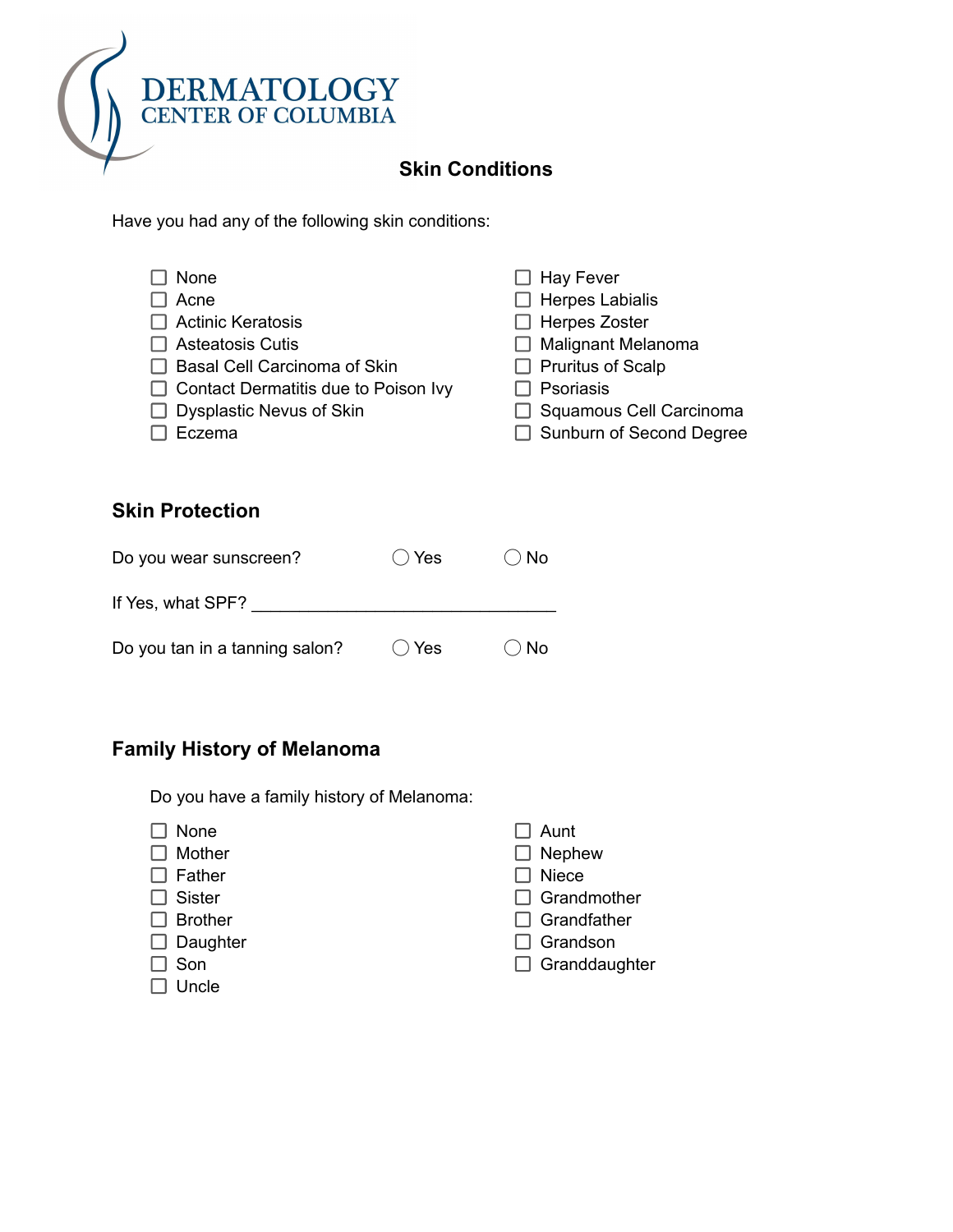

## **Medications**

List all medication names and dosages including prescription creams, over the counter, herbal supplements, and skin care products or attach a list.

\_\_\_\_\_\_\_\_\_\_\_\_\_\_\_\_\_\_\_\_\_\_\_\_\_\_\_\_\_\_\_\_\_\_\_\_\_\_\_\_\_\_\_\_\_\_\_\_\_\_\_\_\_\_\_\_\_\_\_\_\_\_\_\_\_\_\_\_\_\_\_\_\_\_\_\_

\_\_\_\_\_\_\_\_\_\_\_\_\_\_\_\_\_\_\_\_\_\_\_\_\_\_\_\_\_\_\_\_\_\_\_\_\_\_\_\_\_\_\_\_\_\_\_\_\_\_\_\_\_\_\_\_\_\_\_\_\_\_\_\_\_\_\_\_\_\_\_\_\_\_\_\_

\_\_\_\_\_\_\_\_\_\_\_\_\_\_\_\_\_\_\_\_\_\_\_\_\_\_\_\_\_\_\_\_\_\_\_\_\_\_\_\_\_\_\_\_\_\_\_\_\_\_\_\_\_\_\_\_\_\_\_\_\_\_\_\_\_\_\_\_\_\_\_\_\_\_\_\_ \_\_\_\_\_\_\_\_\_\_\_\_\_\_\_\_\_\_\_\_\_\_\_\_\_\_\_\_\_\_\_\_\_\_\_\_\_\_\_\_\_\_\_\_\_\_\_\_\_\_\_\_\_\_\_\_\_\_\_\_\_\_\_\_\_\_\_\_\_\_\_\_\_\_\_\_ \_\_\_\_\_\_\_\_\_\_\_\_\_\_\_\_\_\_\_\_\_\_\_\_\_\_\_\_\_\_\_\_\_\_\_\_\_\_\_\_\_\_\_\_\_\_\_\_\_\_\_\_\_\_\_\_\_\_\_\_\_\_\_\_\_\_\_\_\_\_\_\_\_\_\_\_

\_\_\_\_\_\_\_\_\_\_\_\_\_\_\_\_\_\_\_\_\_\_\_\_\_\_\_\_\_\_\_\_\_\_\_\_\_\_\_\_\_\_\_\_\_\_\_\_\_\_\_\_\_\_\_\_\_\_\_\_\_\_\_\_\_\_\_\_\_\_\_\_\_\_\_\_

List all allergies and reactions, including medication, food and environment.

 $\Box$  No Known Allergies

# **Social History**

| What is your smoking status? $\bigcirc$ Current Smoker $\bigcirc$ Non-Smoker $\bigcirc$ Former Smoker |     |         |  |  |
|-------------------------------------------------------------------------------------------------------|-----|---------|--|--|
| Do you consume alcohol? $\bigcirc$ Yes                                                                |     | $()$ No |  |  |
| If yes, how many alcoholic drinks do you consume in one week?                                         |     |         |  |  |
| Illicit Drug Use?                                                                                     | Yes | No.     |  |  |
|                                                                                                       |     |         |  |  |

What is your Occupation and workplace? **What is your Occupation and workplace?**